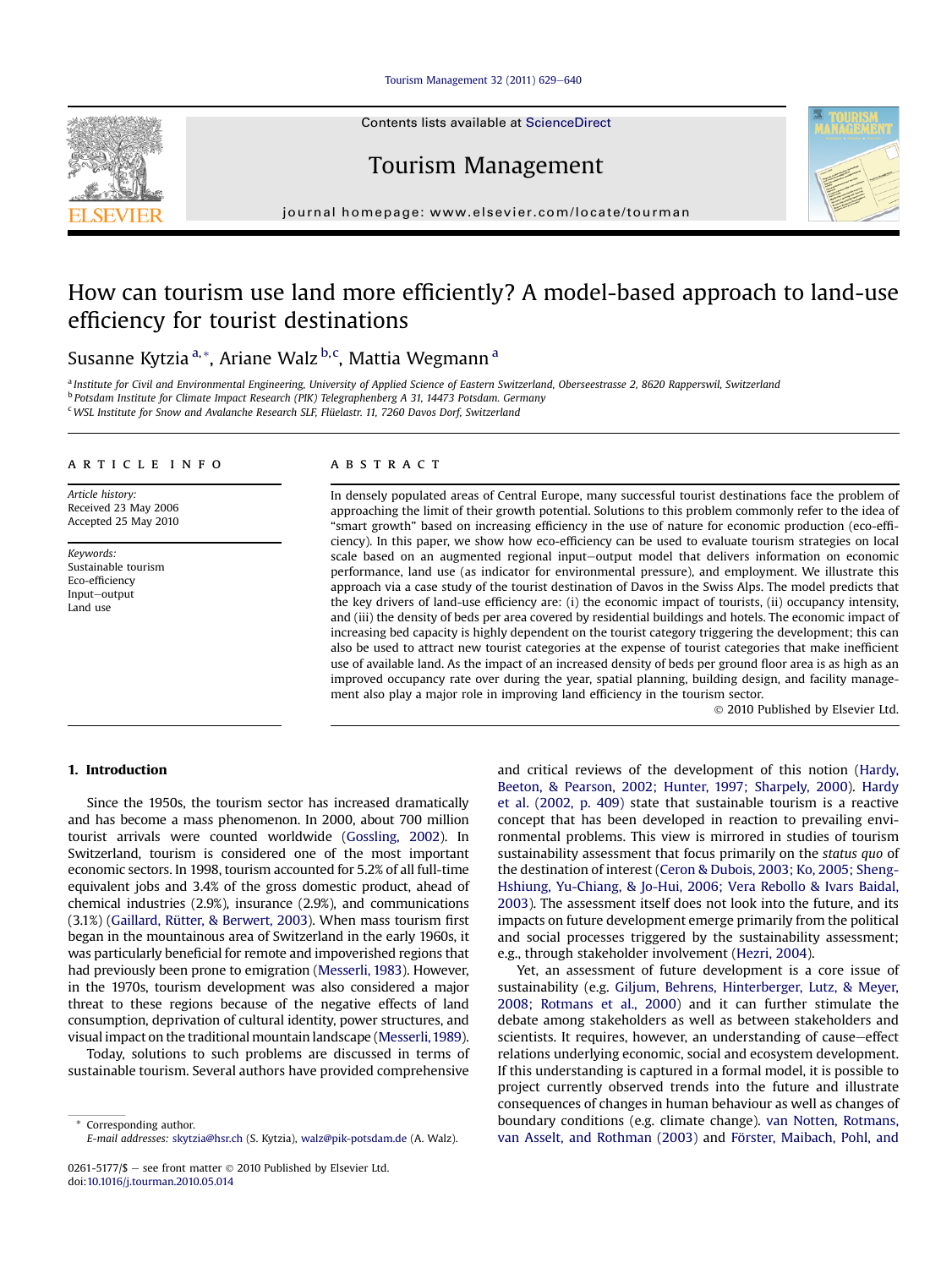[Kytzia \(2003\)](#page-10-0) provide overviews of the use of models and scenarios in decision-making processes in the field of regional development. This issue has also been investigated in the context of sustainable regional development in tourist destinations ([Förster & Kytzia,](#page-10-0) [2004; Walz et al., 2007\)](#page-10-0).

Recent publications have proposed a number of different approaches to assess aspects of sustainable development based on model calculations and different types of indicators. Firstly, there are models providing estimates for a single indicator (e.g. carbon dioxide emissions such as [Walz et al., 2008](#page-11-0)), but they are often criticized for their limited scope. Secondly, there are models delivering estimates for a more comprehensive set of indicators; yet, the results of such model calculations remain somehow ambiguous (e.g. [Lundström, Kytzia, Walz, Grêt-Regamey, & Bebi, 2007](#page-10-0)). A third alternative are composite indices that combine different aspects of sustainability in one single indicator value (e.g. [Wackernagel & Rees,](#page-11-0) [1996](#page-11-0)). Such composite indices may not be truly comprehensive but they can illuminate interdependencies between the different dimensions of sustainable development and, thereby, attract attention of different stakeholders ([Costanza, 2000\)](#page-10-0).

Based on the idea of economically efficient resource use, ecoefficiency is one prominent example of a concept on which such composite indicators can be based, for instance land use per financial unit GPD or energy use per full-time equivalent. It suggests to increase the efficiency in the use of nature for economic production. In the German-language literature, this idea was originally introduced as "qualitative growth", a concept that captures a wide range of different aspects of sustainability via qualitative assessment methods ([Krippendorf, 1986; Renn, Goble, &](#page-10-0) [Kastenholz, 1998; Zimmermann, 1976\)](#page-10-0). But more recently, quantitative assessment methods have been favored, stimulating a debate concerning the best indicator to capture environmental pressure ([Huppes & Ishikawa, 2005; van der Voet, van Oers, & Nikolic, 2004\)](#page-10-0). Most studies use either material consumption [\(Bringezu, Schutz,](#page-10-0) [Steger, & Baudisch, 2004; Canas, Ferrão, & Conceição, 2003](#page-10-0)) and energy consumption ([Schipper, Unander, Murtishaw, & Ting, 2001\)](#page-10-0) as indicators. Such methods of calculating eco-efficiency have been applied to assess enterprises ([Moller & Schaltegger, 2005](#page-10-0)), products and processes [\(Rudenauer, Gensch, Griesshammer, & Bunke, 2005\)](#page-10-0), and regions [\(Seppalaa et al., 2005\)](#page-10-0). In the sustainable tourism debate, the idea of eco-efficiency was introduced by [Gossling et al.](#page-10-0) [\(2005\)](#page-10-0) who provide an overview of a number of studies with a focus on tourism that use energy and carbon dioxide as indicators for eco-efficiency.

But we are unaware of any application of the eco-efficiency concept to tourism in a local-scale scenario analysis or as input for discussions with local stakeholders. A simple explanation for this phenomenon may be the lack of local-scale data, for economic as well as environmental indicators. In addition to that, the concept of eco-efficiency requires a shift of perspective in the sustainability debate in the local-scale planning. We no longer want to ask how to protect nature from human interferences, but how to use our limited natural resources with utmost economic benefit. In many communities, sustainable development is still associated with nature protection, and eco-efficiency is considered as unconventional.

In this paper, we show how the concept of eco-efficiency can be used to evaluate tourism strategies that aim for sustainable development on a local scale. For this purpose, we focus on land as a natural resource that is clearly perceived as limited by local planers. In many tourist destinations, land use is constantly a major issue on the local political agenda due to its imminent limitation and related competition between land-use options. For this reason, the concept of 'land-use efficiency' is much easier to communicate to local stakeholders than other environmental pressures such as carbon dioxide emissions or material consumption. In addition, land-use transition is one of the most urgent problems on global as well as on local scale, and has  $-$  in sum  $-$  a major impact on global climate change by causing about 33% of  $CO<sub>2</sub>$  emissions since 1850 ([Watson et al., 2000](#page-11-0)).

The indicator we suggest is based on a formal model that represents interactions between the population, the regional economy, and the natural environment. The model was developed by a research project funded by the Swiss Science Foundation that focuses on the mountain resort area of Davos in Switzerland [\(Bebi](#page-10-0) [et al., 2005; Lundström et al., 2007; Von Ballmoos & Bebi, 2003\)](#page-10-0). The original project emphasized the multitude of effects of different regional future scenarios on the local economy, resource sufficiency, land use and the provision of ecosystem services. Within this context, this article focuses on one key development problem of the case-study region, namely the limited land resources highly under pressure by the local tourism industry.

Section 2 provides a definition of the indicator and introduces both the model and the database. In Section [3](#page-3-0), we introduce our case study of the Davos region and outline challenges in the future development of tourism in this region. Presentation of the model results in Section [4](#page-5-0) is divided into a parameter variation and a scenario analysis that compares three potential future pathways for the development of tourism in Davos. Finally, Section [5](#page-8-0) is devoted to a discussion of the strengths and weaknesses of this model-based approach to eco-efficiency.

# 2. Selected indicators and model-based approach to ecoefficiency

In general, eco-efficiency can be described by the ratio of an indicator for environmental pressure (numerator) to an indicator for economic development (denominator). The ratio is defined as shown in Equation [\(1\)](#page-3-0).

Indicator for environmental pressure (numerator): The model follows an input-oriented approach to sustainable regional development assuming that environmental pressure is most effectively reduced by consuming fewer natural resources such as biomass, mineral ores, fossil fuels, and land. A reduction in any one of these inputs usually relieves pressure in several different fields of environmental concern. For example, reduced consumption of fuel lowers carbon dioxide emissions and reduces environmental risks and disturbances related to fuel extraction, production, and transport. In theory, eco-efficiency should take care of all the natural resources listed above. In most studies, however, the focus lies solely on the use of fossil fuels and  $CO<sub>2</sub>$  emissions.

In this paper, we focus on land use. Although land use is as limited as  $CO<sub>2</sub>$  emissions to fully capture the environmental impacts of tourism, it seems an appropriate indicator due to its relevance in local decision-making in our study area, but also in many other tourist destinations. Different to the concept of Ecological Footprint, we look at the actual land occupied by residential buildings and hotels within the study area and do not include any external land-use requirements through food, material or energy consumption ([Hunter & Shaw, 2007;](#page-10-0) [Wiedmann, Minx, Barrett, & Wackernagel, 2006](#page-10-0)).

The indicator chosen for land use in our model is the land covered by buildings which are related to tourist accommodation. All buildings were included into the study that were categorized as either hotels or residential buildings (in both cases plus their side buildings, such garages) according to a spatially explicit local database ([LIS Davos, 2005\)](#page-10-0). It can be assumed that certainly all hotels and about 48.5% of the residential floor space is used for tourist accommodation in the study region (G.-P. Calonder, 2005, pers. comm.). Further information on the comfort class was added to each hotel in the database. A spatially explicit differentiation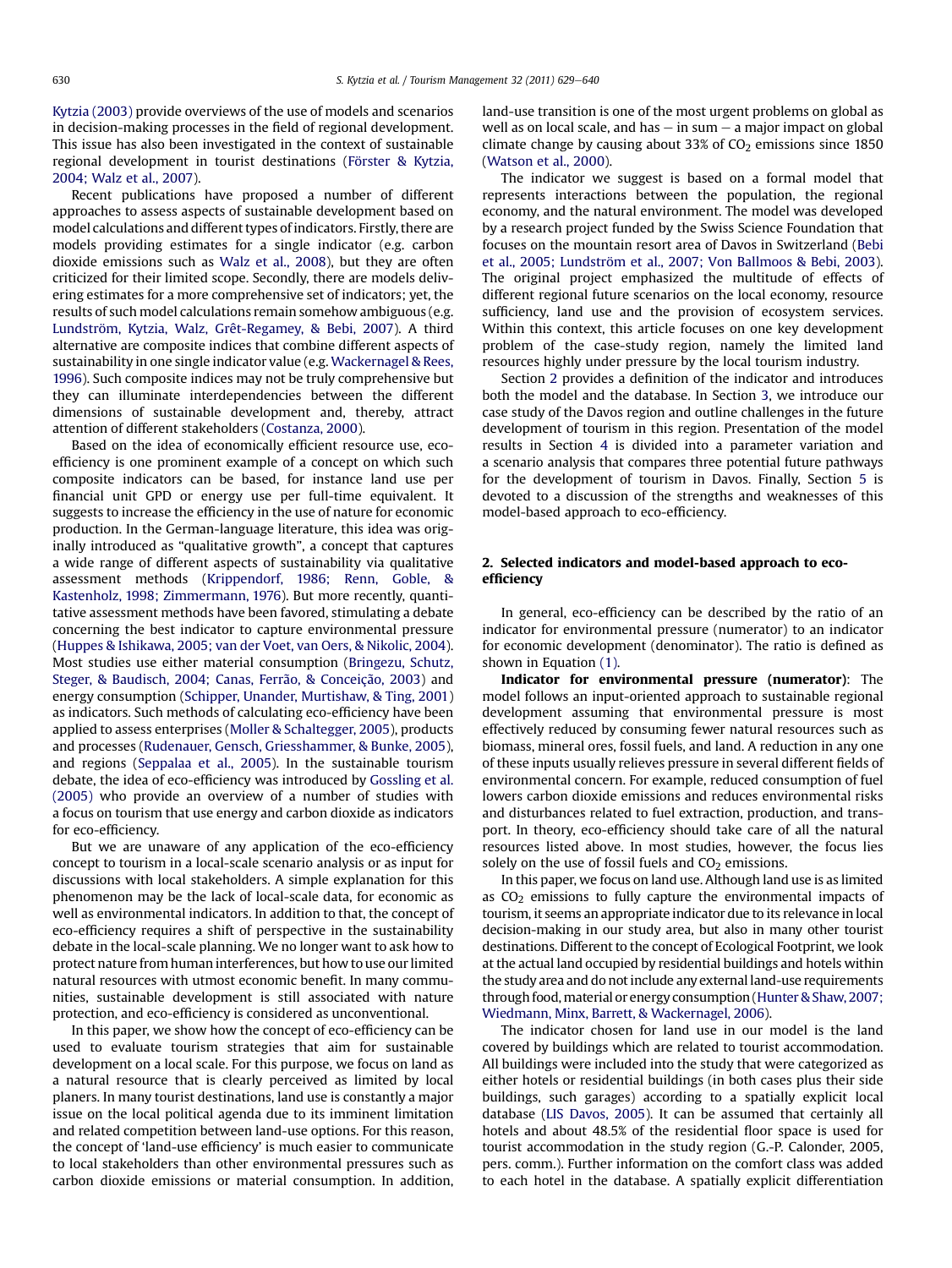between permanently and temporarily occupied residential buildings was not possible due to missing information on that matter.

For two reasons our analysis does not include any further land uses besides the built-up land to accommodate tourists. First, the area allocated to traffic is only indirectly related to tourism, as the road system is mostly used by the local population. Second, areas for skiing and mountaineering are not nearly as highly impacted as built-upon area, which is sealed and thereby distinct from open areas, including gardens.

Indicator for economic development (denominator): The most well-known and readily available indicators of economic development are indicators of national accounts such as Gross Domestic Product (GDP) and National Income (NI). Most studies of eco-efficiency at a national scale rely on these data-sets despite the known limitations of GDP as a sole indicator of economic development [\(Costanza, Cumberland, Goodland, & Norgaard, 1998\)](#page-10-0). Critics note that GDP excludes the non-market economy and ignores changes in production capital (human, natural, and financial). In the case of Davos, tourism is a highly developed industry in which non-market activities play a minor role. Changes in production capital are important, however, as the development of tourism relies on skilled workers and modern tourist facilities. Accordingly, employment is chosen as an additional indicator to provide a more comprehensive view of economic development.

The values for these two indicators are estimated using an augmented regional input-output model. This type of model is commonly used in regional economics ([Dwyer, Forsyth, & Spurr,](#page-10-0) [2004; Eiser & Roberts, 2002; Thomson & Psatopoulos, 2005\)](#page-10-0), as it describes the interactions between different industries within a region. In the late 1960s, input-output models were first used as environmental planning tools by incorporating environmental commodities, including land requirements, into the model system [\(Lonergan & Cocklin, 1985](#page-10-0)). In recent years, this technique has been used to calculate land appropriation for production and consumption activities, commonly related to ecological footprint research [\(Bicknell,](#page-10-0) [Ball, Cullen, & Bigsby, 1998; Hubacek & Giljum, 2003; Lenzen, Lundie,](#page-10-0) [Bransgrove, Charet, & Sack, 2003](#page-10-0)).With an exclusive focus on the land requirements within the region, [Eiser and Roberts \(2002\)](#page-10-0) use an augmented input-output model to compare alternative forestry strategies in term of their effectiveness in area appropriation. In a similar approach, we focus on direct area requirements through tourism accommodation and derive comparable values of factor income per area unit for alternative tourism categories.

The augmented input-output model consists of the following modules (see Box 1):

(a) Input-Output Analysis (IOA): This module shows the interrelationships between industries within an economy with respect to production and the use of products and services, including imports, exports, and capital formation. The database of an IOA is an Input-Output Table (IOT), which provides data on the monetary value of all products and services as well as their origin and destination within the regional economy. In most OECD countries, such tables are provided at the national level by the respective statistical offices. At a regional level, however, they are mostly constructed for research purposes only. A common approach for the construction of a regional IOT is the so-called hybrid table, which is based on surveys and adaptations of other IOTs. We apply this technique to our casestudy region (see [Wegmann & Kytzia, 2005](#page-11-0), for details). Full surveys were carried out for mountain railways, public administration, forestry, water supply, sewage and refuse disposal, sanitation and similar activities  $-$  covering a share of 12% of all employees in the region. Data for construction industries, hotels and restaurants and health and social work

was gathered with sample survey, partly in combination with industry accounting data. These industries account for a share of 58% of all employees. For wholesale and retail trade as well as manufacture of food and beverages interviews were carried out to assess key values such as total production, salaries or import shares. These values were used to estimate the input-output data for these industries (covering another 12%) of all employees). These industries cover approximately 80% of all employees and 70% of the total factor income ([Wegmann &](#page-11-0) [Kytzia, 2005](#page-11-0)). Basic data for the remaining industries is taken from the regional IOT for Steiermark, Austria [\(Fritz, Kurzmann,](#page-10-0) [Zakarias, & Streicher, 2003\)](#page-10-0). To achieve a balancing of inputs and outputs, we constructed a consistent model of the Davos economy for 2002 in which the value of the input of each industry equals the value of that industry's output. A simplified version of the 2002 IOT is shown in [Table 1.](#page-4-0) This IOT is then used to calculate a matrix of technology coefficients (A) that represent linear input-output coefficients for each industry relation within the economy. The IOT is used to relate output from the economic system (consumption, exports, and capital formation) to inputs into the system (factor income and imports). This relation is represented in Equations [\(2\) and \(3\),](#page-3-0) and is used to manipulate the output (e.g., increased tourist demand) and calculate effects on the input (e.g., factor income).

- (b) Model for tourist behaviour and tourist industries: This model is based on a survey of consumer behaviour in the Canton of Valais ([Rütter, Berwert, Rütter-Fischerbacher, &](#page-10-0) [Landolt, 2001,](#page-10-0) p. 77). It defines 12 different categories of tourists and estimates the average amount spent per day in different areas such as accommodation, food, skiing, etc. (see [Table 2](#page-4-0)). In our model, we assume that these values can be used as best estimates for tourism in Davos and that they remain constant over time (vector of consumption coefficients  $c_i$  in Equation [\(4\)](#page-3-0)). We then substitute the final demand column, "tourist demand", in the IOT (see above) with a new column for "tourist demand" (Ytourism) based on the vector of consumption coefficient for each tourist category and the number of overnight stays or day trips in each category within Davos (see Equation [\(4\)](#page-3-0)). In addition, we categorize the hotel industry in the IOT into five different types of accommodation that correspond to the categories of tourists: three types of hotels (low-, medium-, and high class), vacation rentals and second homes, and group accommodation. We assume that the input-output coefficients of the hotel industry in the IOT can be used as best estimates for the input-output coefficients of all three types of hotels and group accommodations. For vacation rentals/second homes, we define new input-output coefficients according to data on the occupancy costs of second homes derived from [Rütter et al. \(2001\)](#page-10-0). The difference in final demand from tourism between the IOT estimates for Davos (see above) and calculations based on the Valais data amounts to just 7%. The new augmented IOA is again balanced, resulting in an increase in production value of 3% compared to the original IOT for Davos. The augmented model shows how variation in the number and mix of tourists affects the factor income for Davos (see Equation [\(2\)](#page-3-0)).
- (c) Model of area requirements of tourist activity: This model is based on geodetic data from the Davos municipality that contains the ground floor areas of all buildings and planning zones. The model relates the ground floor area required for tourist accommodation to the prevailing area consumption and the currently available accommodation capacity. The density of tourist accommodations is influenced by local spatial planning and building design (floor plan, number of floors, etc.) and use (size of bedrooms, number of common rooms, etc.). We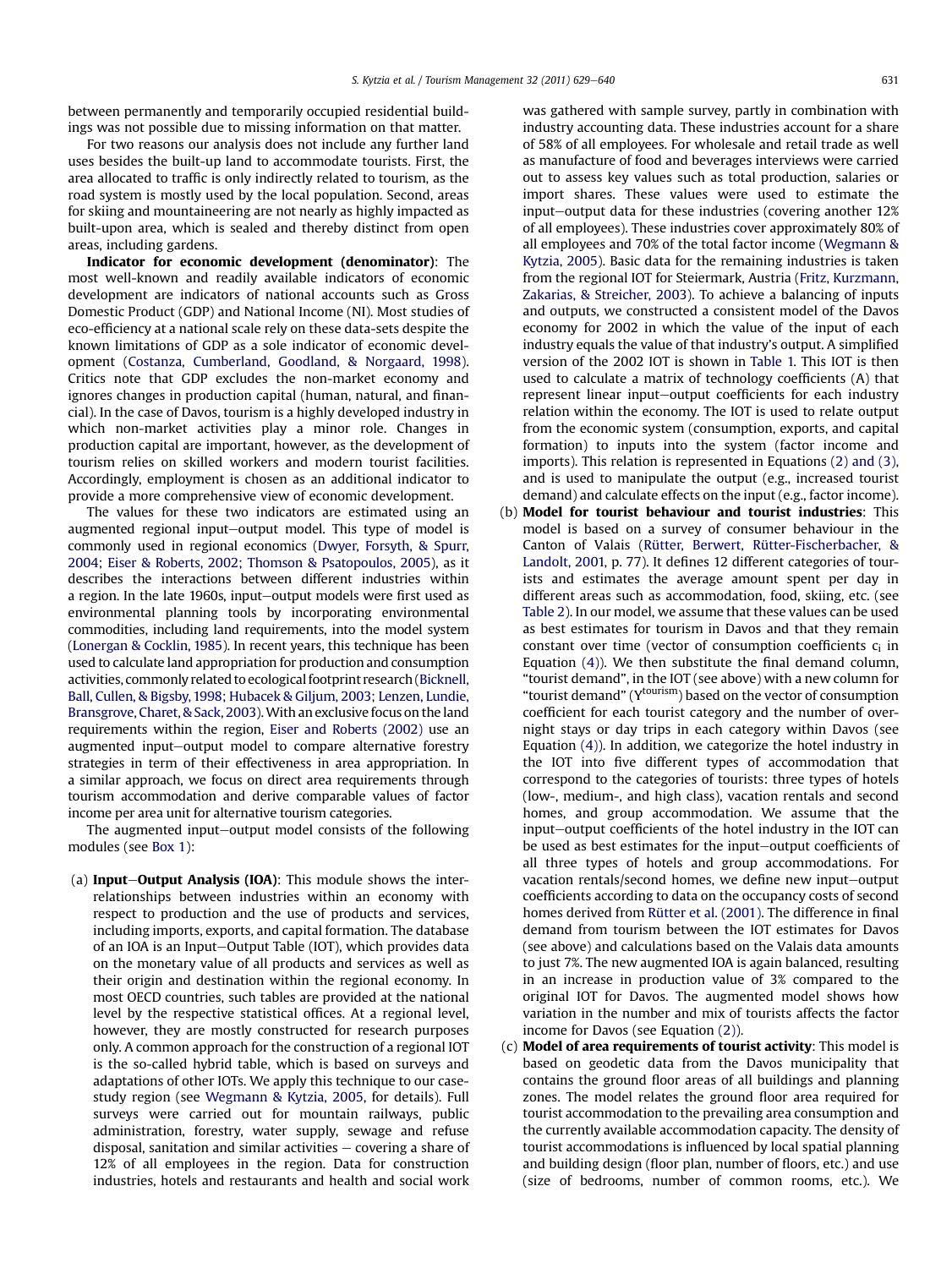<span id="page-3-0"></span>Box 1. Model equations.

$$
QG_{\text{tourism}}^{\text{land use}} = \frac{FI}{FA_{\text{tourism}}} \tag{1}
$$

QG<sup>land use</sup>: qualitative growth of tourist industries with respect to land use

FA<sub>tourism</sub>: ground floor area for tourist accommodations  $(m<sup>2</sup>$  per year)

FI: sum of regional factor income

$$
FI = \sum_{j=1}^{m} X_j v_j \tag{2}
$$

Xj: total input into industry j (thousand CHF per year) vj: share of factor income in the total input of industry j  $(in %)$ 

$$
X = (I - A)^{-1} \left( \sum_{i=1}^{n} Y_i^{\text{tourism}} + Y^{\text{remaining}} \right)
$$
 (3)

X: vector of input into industries of the regional economy (thousand CHF per year)

I: identity matrix

A: technology matrix containing the input-output relations between all industries

 $\mathsf{Y}^{\mathsf{tourism}}_{{\mathsf{i}}}$ : vector of final demand from tourists in category i (thousand CHF per year)

Yremaining: vector of remaining final demand e.g. private consumption (thousand CHF per year)

$$
Em = \sum_{j=1}^{m} X_j e_j \tag{4}
$$

Em: total employment in the regional economy (in fulltime equivalents)

ej: employment per unit of input (full-time equivalents per thousand CHF)

$$
Y_i^{tourism} = c_i Frequ_i^{total}
$$
 (5)

c<sub>i</sub>: vector of consumption coefficients for tourist category i (in thousand CHF per day)

Frequ<sup>total</sup>: number of day trips and overnight stays (in days per year)

$$
FA_{tourism} = \sum_{i=1}^{n} AC_i DF_i
$$
 (6)

AC<sub>i</sub>: accommodation capacity for tourist category i (in number of beds)

Frequ $_1^{\rm total}$ : number of day trips and overnight stays (in m $^2$ ground floor area per bed)

DF<sub>i</sub>: density factor for accommodation for tourist category i (in m<sup>2</sup> ground floor area per bed)

$$
\text{if } \text{Frequ}^{\text{overnight}}_i < AC_i \quad \text{then } \text{FA}_{\text{tourism}} = C_{\text{status quo}} \quad (7)
$$

Frequ<sup>overnight</sup>: number of overnight stays (in m<sup>2</sup> ground floor area per bed)

C<sub>status quo</sub>: groundfloor area for tourist accommodation in the status quo (in  $m<sup>2</sup>$  ground floor area)

$$
\begin{aligned} \text{if } \text{Frequ}_{i}^{\text{overnight}} > AC_{i} \quad \text{then } \text{FA}_{\text{tourism}} \\ &= \text{C}_{\text{status quo}} + \text{C}_{\text{addition}} \end{aligned} \tag{8}
$$

C<sub>addition</sub>: ground floor area required for new construction (in  $m^2$  ground floor area)

$$
C_{addition} = \sum_{i=1}^{n} (Frequ_i^{overnight} - AC_i) DF_i
$$
 (9)

$$
\text{if } C_{addition} > 0 \quad \text{then } Y^{\text{remaining}} = \overline{Y}^{\text{remaining}} + C_{addition} \text{CF} \tag{10}
$$

 $\overline{Y}^{\text{remaining}}$ : vector of remaining final demand in the status quo (thousand CHF per year) CF: capital formation resulting from the new construction per ground floor area (thousand CHF per  $m^2$ )

distinguish separate density factors  $(DF_i)$  for each tourist category. Accommodation in a high-class hotel, for example, consumes more ground floor area than group accommodation. [Table 3](#page-5-0) shows data for the status quo. It suggests that density of accommodation is not only related to its price (luxury) but also to utilisation rate (e.g. for second homes) and building design.

(d) Productivity functions for land and labor: To calculate the way in which changes in tourist activities affect land use and employment, we formulate productivity functions that relate the total production of each industry  $X_i$  with the land and labor required for this production. For labor, we assume a linear relationship between production volume and employment (measured in full-time equivalents), as shown in Equation (6). For land use, however, a linear relationship does not capture the true cause-effect relation. Provided that accommodation capacity is not fully exploited in the peak season for all types of tourists, production can still increase without additional land use; only a shortage of beds will lead to new construction activity. The ground floor area required for any new construction is determined by the density factor derived from spatial planning, architectural design, and facility management. The productivity function is therefore defined as a step function (see [Fig. 1](#page-5-0)), with the length of each step indicating the buffer provided by capacities that are not fully utilised.

Equations  $(7)-(9)$  show how the point of expanding capacities is determined and how the additional ground floor area is calculated. We do not consider any limits to capacity expansion, but compare the simulated area expansion with the existing potential determined from the spatial database and spatial planning. Additional construction creates more factor income from construction industries; this effect is captured in Equation (10).

## 3. Study area in Davos

Davos is a mountain resort town at 1560 m above sea level in the canton of Grisons, Switzerland. The town has a population of around 11000 permanent residents and accommodates up to 28 000 tourists during the peak winter season.

Our investigations concentrate on a study area that includes the principal settlement of the Davos valley (see [Fig. 2\)](#page-6-0). Based on the dataset described above ([LIS Davos, 2005](#page-10-0)) and the rate of 48.5% use of residential buildings for vacation rentals or second homes (G.-P. Calonder, 2005, pers. comm.), approximately 35% of the total Gross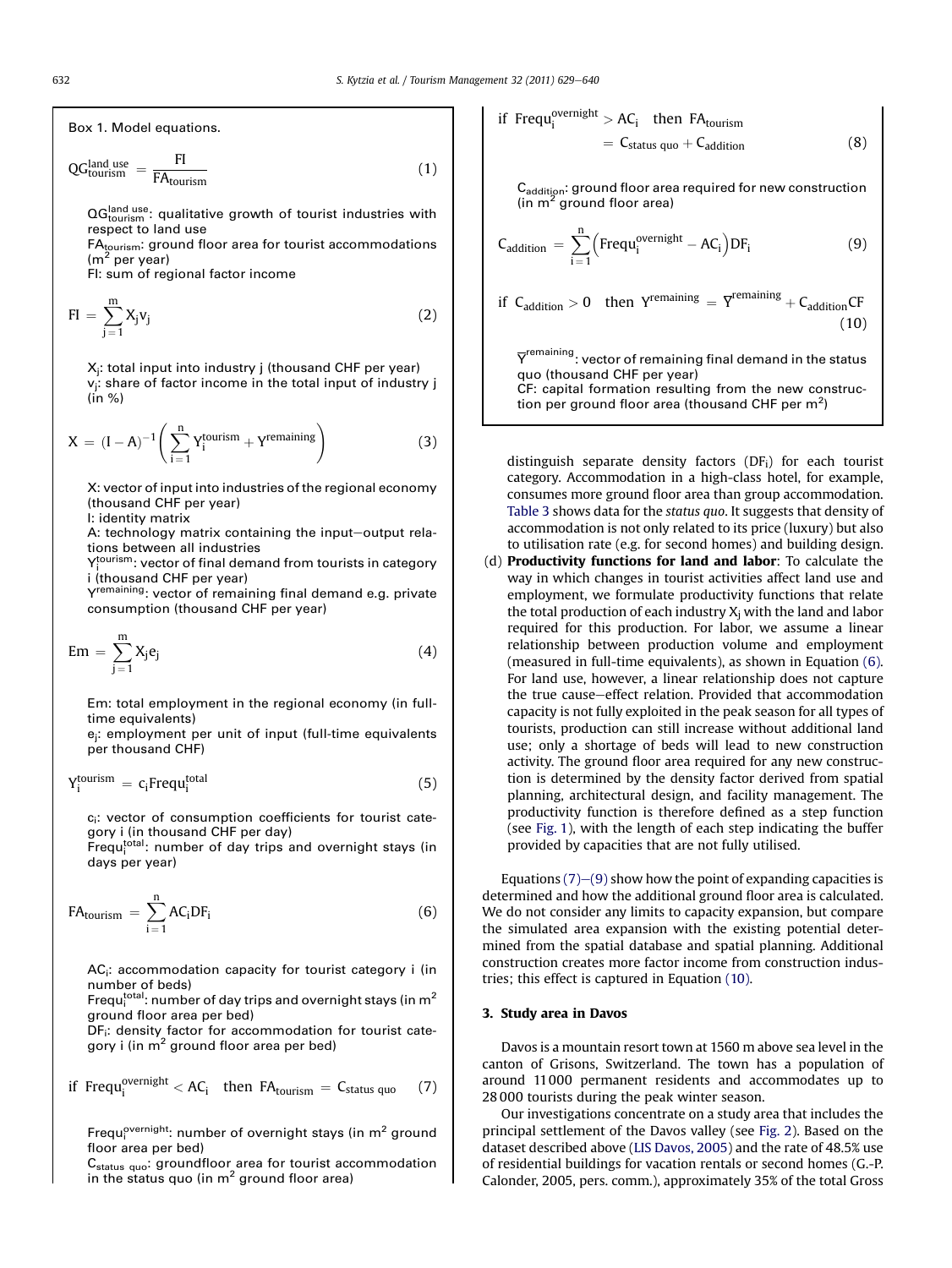## <span id="page-4-0"></span>Table 1 Input-Output Table for Davos in 2002 in thousand Swiss Francs (kCHF) per year.

|                                           | Agriculture<br>and forestry  | Manufacturing | Wholesale trade.<br>retail trades<br>and repair | Accommodation<br>and restaurants | Vacation<br>rentals      | Transportation<br>(incl. mountain)<br>railway) | Other<br>services | Intermediates | Fourist<br>demand               | Capital<br>formation            | Other<br>demands | Production<br>volume |
|-------------------------------------------|------------------------------|---------------|-------------------------------------------------|----------------------------------|--------------------------|------------------------------------------------|-------------------|---------------|---------------------------------|---------------------------------|------------------|----------------------|
| Agriculture and forestry                  | 252                          | 3995          | 185                                             | 203                              | -                        | 82                                             | 451               | 5167          | $\hspace{0.1mm}-\hspace{0.1mm}$ | 136                             | 5600             | 10903                |
| Manufacturing                             | 2041                         | 19604         | 5897                                            | 25364                            | 8573                     | 6338                                           | 18224             | 86043         | $\overline{\phantom{a}}$        | 54306                           | 47008            | 187357               |
| Wholesale trade, retail trades and repair | 906                          | 2949          | 3388                                            | 35893                            | 1914                     | 1538                                           | 2759              | 49347         | 64372                           | 16542                           | 87208            | 217469               |
| Accommodation and restaurants             | $\qquad \qquad \blacksquare$ | 728           | 710                                             | 659                              | 105                      | 487                                            | 2759              | 5447          | 212840                          | $\hspace{0.1mm}-\hspace{0.1mm}$ | 34231            | 252518               |
| Vacation rentals and second homes         | $\overline{\phantom{0}}$     |               | $\overline{\phantom{a}}$                        | $\overline{\phantom{a}}$         | $\overline{\phantom{a}}$ |                                                |                   |               | 40199                           | $\hspace{0.1mm}-\hspace{0.1mm}$ |                  | 40199                |
| Transportation (incl. mountain railway)   | 199                          | 2274          | 847                                             | 448                              | $\overline{\phantom{a}}$ | 660                                            | 1668              | 6097          | 48525                           | $\hspace{0.1mm}-\hspace{0.1mm}$ | 10468            | 65089                |
| Other services                            | 3116                         | 10885         | 15476                                           | 35206                            | 4946                     | 3331                                           | 34866             | 107827        | 19769                           | 13 671                          | 270835           | 412102               |
| Intermediates                             | 6515                         | 40434         | 26 5 04                                         | 97774                            | 15539                    | 12435                                          | 60658             |               |                                 |                                 |                  |                      |
| Factor income                             | 2105                         | 79581         | 93 502                                          | 120186                           | 15832                    | 43679                                          | 276742            |               |                                 |                                 |                  |                      |
| Imports                                   | 2282                         | 67342         | 97362                                           | 34558                            | 8828                     | 9007                                           | 74702             |               |                                 |                                 |                  |                      |
| Production volume                         | 10903                        | 187357        | 217367                                          | 252518                           | 40199                    | 65121                                          | 412102            |               |                                 |                                 |                  |                      |
| Employees                                 | 117                          | 1002          | 784                                             | 1567                             | 249                      | 287                                            | 2413              |               |                                 |                                 |                  |                      |

## Table 2

Consumption coefficients  $(c_i)$  for all tourist categories considered in the model not including hospitals and doctors.

| Expenses (in kCHF)     | Day trippers |         | Overnight stays          |        |              |         |                                 |         |                          |                         |                          |                        |  |
|------------------------|--------------|---------|--------------------------|--------|--------------|---------|---------------------------------|---------|--------------------------|-------------------------|--------------------------|------------------------|--|
|                        |              |         | In hotels                |        |              |         |                                 |         |                          | In vacation rentals and |                          | In group accommodation |  |
|                        |              |         | Low class                |        | Medium class |         | High class                      |         | second homes             |                         |                          |                        |  |
|                        | Summer       | Winter  | Summer                   | Winter | Summer       | Winter  | Summer                          | Winter  | Summer                   | Winter                  | Summer                   | Winter                 |  |
| Accommodation          |              |         | 0.0715                   | 0.0715 | 0.0836       | 0.0908  | 0.1960                          | 0.1741  | 0.0329                   | 0.0410                  | 0.0394                   | 0.0485                 |  |
| Food                   | 0.0375       | 0.0304  | 0.0283                   | 0.0304 | 0.0342       | 0.0347  | 0.0439                          | 0.0546  | 0.0221                   | 0.0246                  | 0.0267                   | 0.0186                 |  |
| Transport              | 0.0014       | 0.0011  | 0.0040                   | 0.0011 | 0.0055       | 0.0026  | 0.0036                          | 0.0044  | 0.0042                   | 0.0012                  | 0.0032                   | 0.0033                 |  |
| Mountain railways      | 0.0071       | 0.0098  | 0.0085                   | 0.0257 | 0.0084       | 0.0136  | 0.0126                          | 0.0287  | 0.0061                   | 0.0194                  | 0.0048                   | 0.0182                 |  |
| Sport courses          | 0.0017       | 0.0006  | 0.0014                   | 0.0029 | 0.0013       | 0.0039  | 0.0014                          | 0.0059  | 0.0024                   | 0.0041                  | 0.0081                   | 0.0021                 |  |
| Education              | 0.0002       | 0.0002  | $\overline{\phantom{a}}$ |        | 0.0000       | 0.0006  | $\hspace{0.1mm}-\hspace{0.1mm}$ | 0.0022  | $\overline{\phantom{a}}$ | 0.0001                  | $\overline{\phantom{0}}$ | 0.0005                 |  |
| Retailing              | 0.0247       | 0.0176  | 0.0100                   | 0.0101 | 0.0131       | 0.0115  | 0.0429                          | 0.0267  | 0.0151                   | 0.0201                  | 0.0069                   | 0.0062                 |  |
| Entrance fees          | 0.0028       | 0.0008  | 0.0004                   | 0.0002 | 0.0007       | 0.0005  | 0.0002                          | 0.0006  | 0.0004                   | 0.0003                  | 0.0004                   | 0.0004                 |  |
| Health services (1)    | 0.0011       | 0.0006  | 0.0002                   | 0.0004 | 0.0006       | 0.0019  | 0.0024                          | 0.0003  | 0.0006                   | 0.0009                  | 0.0004                   | 0.0002                 |  |
| Rental equipment       | 0.0001       | 0.0008  | $\overline{\phantom{a}}$ | 0.0048 | 0.0004       | 0.0027  | 0.0059                          | 0.0075  | 0.0002                   | 0.0031                  | 0.0000                   | 0.0025                 |  |
| Others                 | 0.0014       | 0.0027  | 0.0018                   | 0.0012 | 0.0063       | 0.0010  | 0.0081                          | 0.0017  | 0.0015                   | 0.0009                  | 0.0017                   | 0.0000                 |  |
| Sum per capita and day | 0.0779       | 0.0645  | 0.1261                   | 0.1485 | 0.1541       | 0.1638  | 0.3170                          | 0.3067  | 0.0854                   | 0.1154                  | 0.0918                   | 0.1006                 |  |
| Number of day trips or | 258 000      | 601 000 | 56000                    | 99 000 | 138 000      | 186 000 | 177000                          | 231 000 | 376000                   | 670 000                 | 27000                    | 89 000                 |  |
| overnight stays        |              |         |                          |        |              |         |                                 |         |                          |                         |                          |                        |  |
| Sum                    | 20109        | 38 758  | 7059                     | 14 698 | 21269        | 30 465  | 56116                           | 70 850  | 32114                    | 77 298                  | 2478                     | 8950                   |  |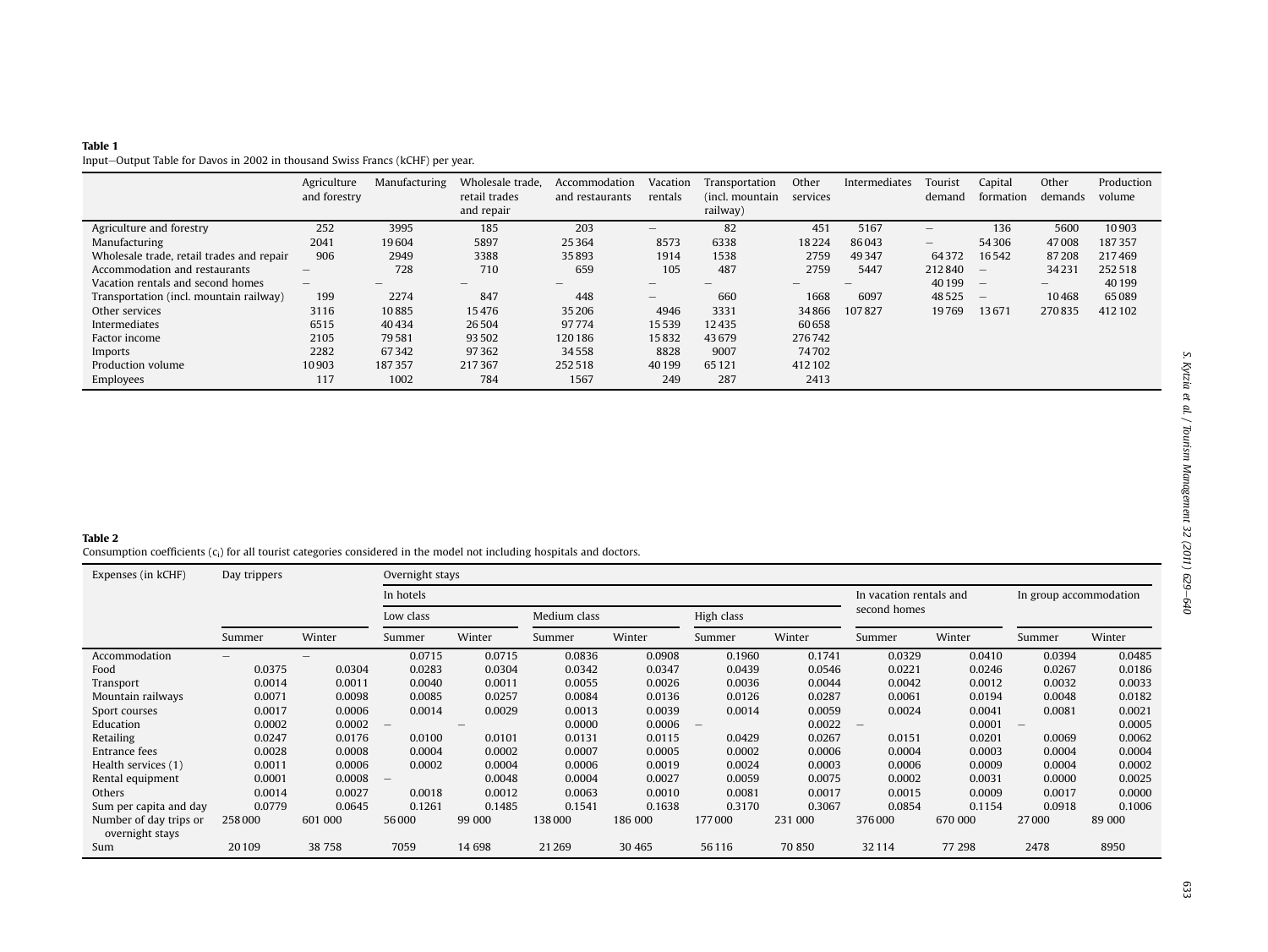#### <span id="page-5-0"></span>Table 3

Accommodation capacity, ground floor area and density factor for the different types of tourists.

| Category |                      | Ground floor<br>area $\rm [m^2]$ | Capacity [number<br>of beds] | Ground floor<br>area per bed<br>$[m^2/bed]$ | Season | Number of<br>overnight stays<br>[number of o-nights] | Occupancy<br>rate [%] | Ground floor<br>area per overnight<br>stay $[m^2$ /o-night] |
|----------|----------------------|----------------------------------|------------------------------|---------------------------------------------|--------|------------------------------------------------------|-----------------------|-------------------------------------------------------------|
| Hotels   | High class           | 21460                            | 2690                         | 7.98                                        | Summer | 224800                                               | 46%                   | 0.10                                                        |
|          |                      |                                  |                              |                                             | Winter | 273800                                               | 56%                   | 0.08                                                        |
|          | Medium class         | 17600                            | 2270                         | 7.75                                        | Summer | 374300                                               | 45%                   | 0.05                                                        |
|          |                      |                                  |                              |                                             | Winter | 458300                                               | 55%                   | 0.04                                                        |
|          | Low class            | 10150                            | 1140                         | 8.90                                        | Summer | 13540                                                | 35%                   | 0.75                                                        |
|          |                      |                                  |                              |                                             | Winter | 21500                                                | 55%                   | 0.47                                                        |
|          | Group accommodation  | 2540                             | 930                          | 2.73                                        | Summer | 51600                                                | 30%                   | 0.05                                                        |
|          |                      |                                  |                              |                                             | Winter | 83700                                                | 49%                   | 0.03                                                        |
|          | Vacation rentals and | 146170                           | 16 100                       | 9.08                                        | Summer | 372600                                               | 12%                   | 0.39                                                        |
|          | second homes         |                                  |                              |                                             | Winter | 646400                                               | 22%                   | 0.23                                                        |

External Floor Area is used for tourist accommodation. Thus, the expansion of tourist accommodation capacity plays an important role in the development of the settlement.

The Davos economy relies on three major sectors: (i) tourism (44% of all employees), (ii) health services (19% of all employees), and (iii) the construction industry (11% of all employees). Research and development also plays a significant role, with 7% of all employees. Davos has a strong regional economy with an annual regional income (sum of factor income or value added) of approximately 619 million CHF or 47 600 CHF per inhabitant. This value is below the Swiss average of 48 844 CHF per inhabitant but well above the average for the Grisons Canton of 44 000 CHF. Davos is strongly dependent on the outside world, with 42% of final demand directly originating from tourism and another 14% from subsidies (agriculture and forestry) and transfers from health security (health services).

Tourism in Davos began as health tourism in the 1860s. The establishment of tourism had a strong impact on the area, which previously suffered from impoverishment and emigration. From a scattered rural settlement, Davos rapidly developed into a major health resort that attracted tuberculosis patients from all over Europe. By 1900, Davos was accommodating about 600 000 overnight stays per year. When antibiotics were developed in the 1940s, the number of tuberculosis patients decreased markedly; this has a serious negative impact on the Davos economy. By undergoing a profound structural change, Davos established itself as one of the first winter sports resorts. In the 1980s, Davos reached a maximum of 2.59 million overnight stays. Since this peak, the number of overnight stays has remained largely stagnant, with a slight tendency toward decreasing stays. Despite this stagnation, accommodation capacity has expanded over the past several decades [\(Davos Tourismus, 2002](#page-10-0)).

An important reason for this continued development is the construction of second homes and vacation rentals (see [Fig. 3](#page-6-0)); these have a much lower utilisation rate (below 20%) than hotels (45%).



Economic development (CHF)

Fig. 1. Productivity function for land use in tourism.

Consequently, the settlement increased by 12.3% between 1985 (512 ha) and 1997 (566 ha), as recorded by the official Land Use Statistics of the Swiss Federal Statistical Office ([SFSO, 2001](#page-10-0)). This increase in developed land is a major concern to local stakeholders ([Von Ballmoos & Bebi, 2003\)](#page-11-0) and has led to the implementation of a new spatial planning initiative that restricts future development to the area of the existing settlement. Despite these restrictions, existing development areas still allow for significant growth of the ground floor area. Davos is considered to be one of the most favorable locations in Switzerland for investing in real estate ([Wüest & Partner, 2004](#page-11-0), p. 58f).

# 4. Results

The model calculation for the status quo (year 2002) reveals that different tourist categories vary markedly in terms of how efficiently the tourist industry uses land to meet their demands. In addition to Table 3 where ground floor area per bed and the per overnight stay are given, [Table 4](#page-7-0) shows the ratio between the additional factor income for an increase of 1000 persons in each tourist category and the ground floor area required to host these people. The most land-efficient tourist categories are visitors who stay in high-class hotels and those who stay in group accommodation. These two categories of visitors are land-efficient for different reasons. Tourists in high-class hotels create the greatest factor income (0.41 kCHF per overnight stay during both summer and winter seasons) and require only 0.1  $m<sup>2</sup>$  ground floor area per overnight stay because high-class hotels in Davos are relatively tall buildings that require little ground floor area per bed. Overnight stays in group accommodation require the least ground floor area  $(0.05/0.03 \text{ m}^2 \text{ per overnight stay})$  because the ground floor area per bed is small (2.73 m<sup>2</sup> per bed compared to 7.98 m<sup>2</sup> per bed in highclass hotels); however, they create the second-highest amount of factor income (2.93 kCHF per overnight stay in summer and 3.28 kCHF in winter) after high-class hotels. All other hotel guests require more ground floor area to generate factor income. Visitors staying in vacation rentals or second homes use area in a much less efficient way. Because of the low occupancy rate in this sector, visitors require a large ground floor area (0.39  $m<sup>2</sup>$  per overnight stay in summer and  $0.23 \text{ m}^2$  per overnight stay in winter), while creating the least amount of factor income (0.41 kCHF per overnight stay in summer and 0.55 kCHF in winter).

These figures, however, show only a snapshot of the year 2002: they do not provide information on how land-use efficiency might change in the future or how it can be influenced by strategies in the tourist industry. To investigate these questions, we first apply our model to analyzing the system of tourism in Davos using a parameter variation (Section [4.1](#page-6-0)). Second, we define different scenarios that represent pathways for future development and show how the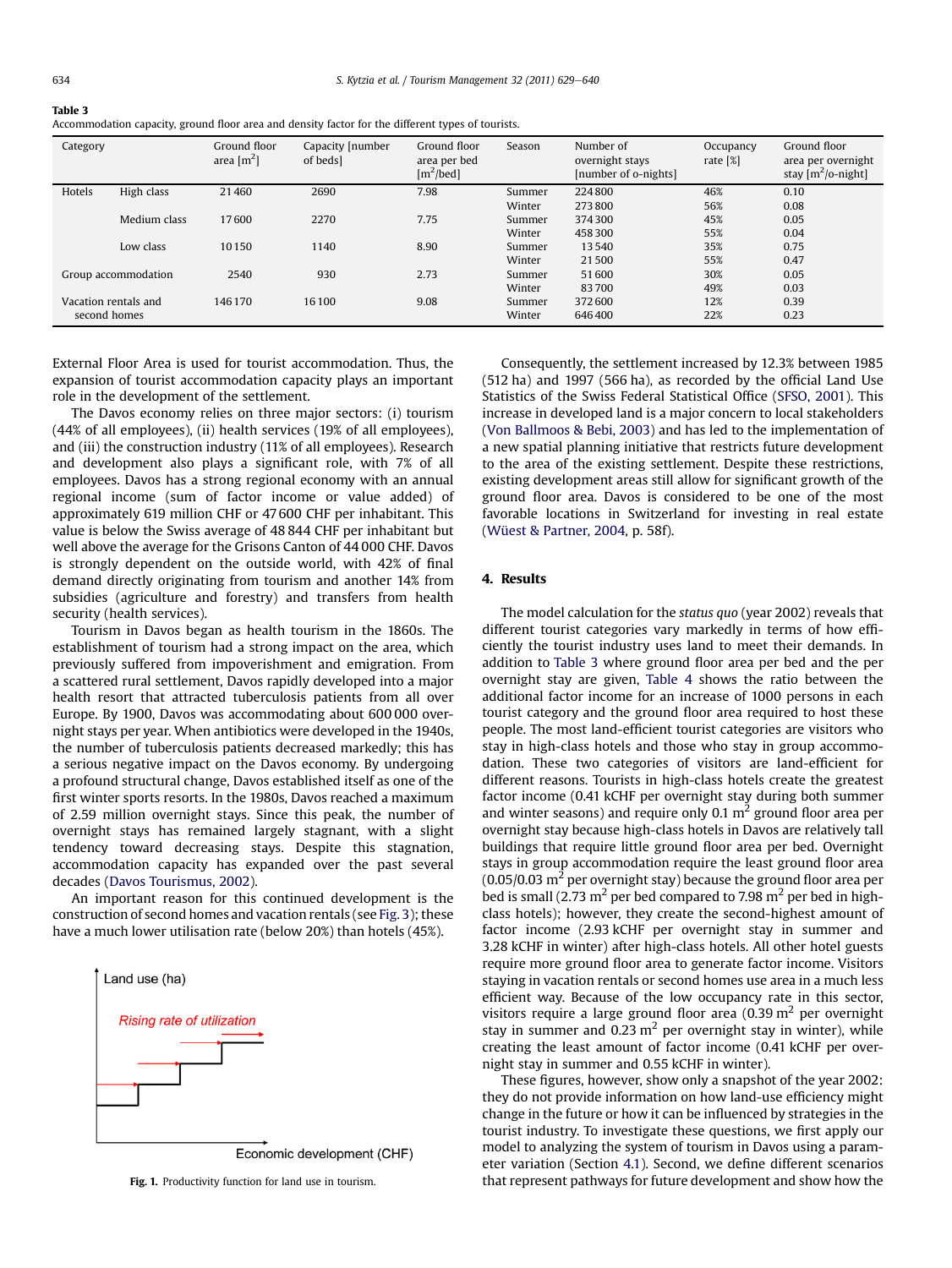<span id="page-6-0"></span>

Fig. 2. Location and study area within the region of Davos.

efficiency of land use in tourism is influenced by these pathways (Section [4.2](#page-7-0)).

## 4.1. Parameter variation

The parameter variation reveals those parameters in the models that have the greatest effect on: (a) land efficiency of tourist industries and (b) employment. In our analysis, we focus on model parameters that directly relate to strategies in tourism (e.g., what kind of tourists does Davos wish to attract?) and density factors for the different tourist categories. All other parameters are kept constant.

[Table 4](#page-7-0) shows the degree to which the indicators for land efficiency and employment are affected by a change in the parameter values of 10% compared to the status quo. The indicator for land efficiency is most sensitive to parameters related to vacation rentals and second homes. A 10% increase in the density factor for this tourist category results in an approximately 8% change in the indicator value. A 10% increase in the number of overnight stays in





Fig. 3. Tourism development with increase of accommodation capacities and overnight stays since 1943 ([Davos Tourismus, 2001\)](#page-10-0).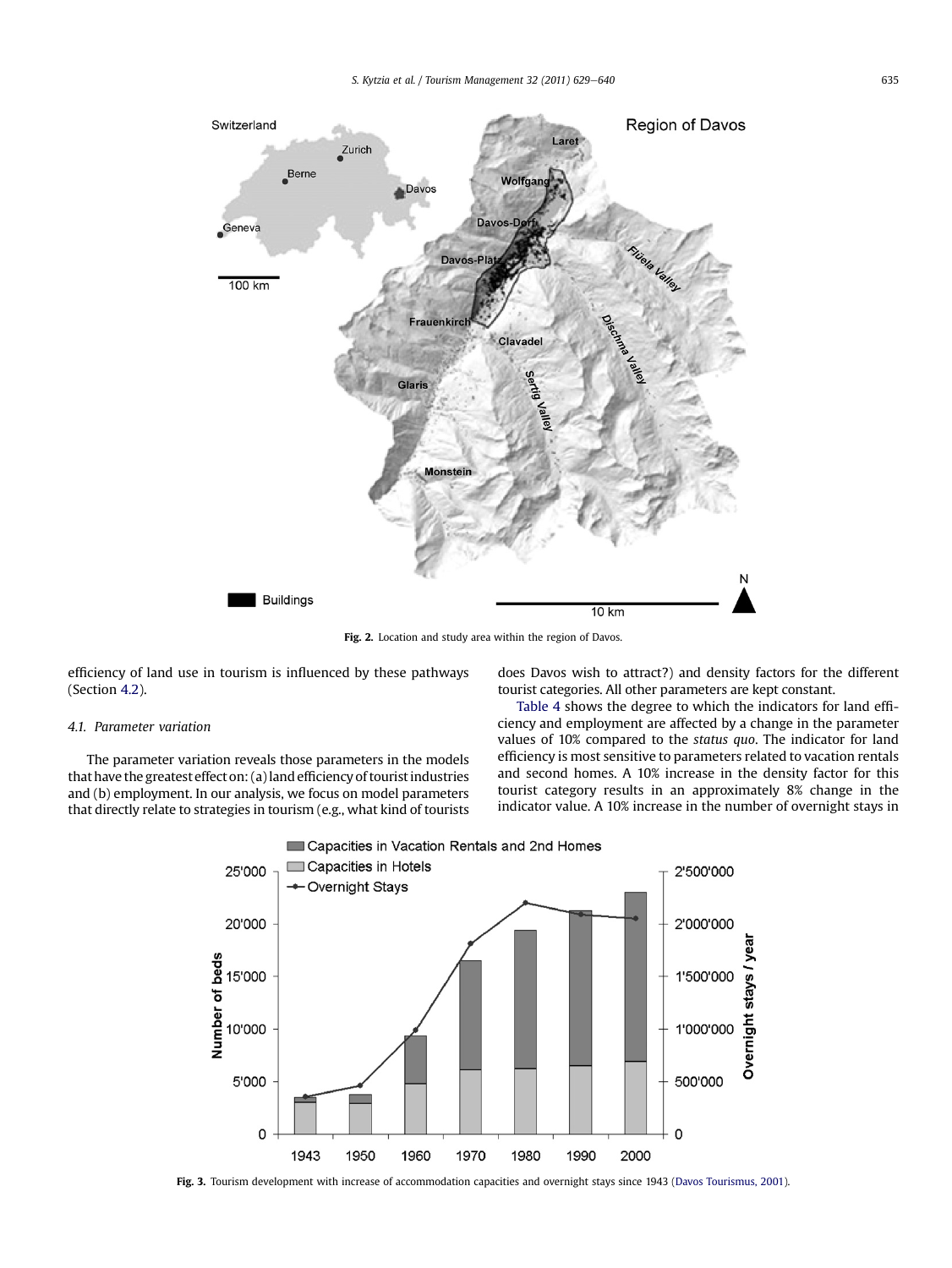#### <span id="page-7-0"></span>Table 4

Results of the model calculation in the status quo and the parameter variations.

| Parameters       |                                                    |                                   |        | Indicators                                                  |                                                                                                        |                                                                               |  |  |
|------------------|----------------------------------------------------|-----------------------------------|--------|-------------------------------------------------------------|--------------------------------------------------------------------------------------------------------|-------------------------------------------------------------------------------|--|--|
|                  |                                                    |                                   |        | Factor income per<br>ground floor area<br>in the status quo | Relative changes in factor income<br>per ground floor area caused by<br>10% variation of the parameter | Relative changes in employment<br>caused by 10% variation of<br>the parameter |  |  |
| Day trippers and | Day trippers                                       |                                   | Summer | $\overline{\phantom{0}}$                                    |                                                                                                        | 0.21%                                                                         |  |  |
| overnight stays  |                                                    |                                   | Winter |                                                             |                                                                                                        | 0.39%                                                                         |  |  |
| per year         | Hotels                                             | Low class                         | Summer | 1.34                                                        | 0.25%                                                                                                  | 0.08%                                                                         |  |  |
|                  |                                                    |                                   | Winter | 1.60                                                        | 0.52%                                                                                                  | 0.16%                                                                         |  |  |
|                  |                                                    | Medium class                      | Summer | 1.92                                                        | 0.73%                                                                                                  | 0.24%                                                                         |  |  |
|                  | High class<br>Vacation rentals and<br>second homes |                                   | Winter | 2.12                                                        | 1.08%                                                                                                  | 0.35%                                                                         |  |  |
|                  |                                                    |                                   | Summer | 4.10                                                        | 1.93%                                                                                                  | 0.64%                                                                         |  |  |
|                  |                                                    |                                   | Winter | 4.09                                                        | 2.51%                                                                                                  | 0.81%                                                                         |  |  |
|                  |                                                    |                                   | Summer | 0.41                                                        | 1.08%                                                                                                  | 0.36%                                                                         |  |  |
|                  |                                                    |                                   | Winter | 0.55                                                        | 2.62%                                                                                                  | 0.84%                                                                         |  |  |
|                  |                                                    | Group accommodation               | Summer | 2.93                                                        | 0.09%                                                                                                  | 0.03%                                                                         |  |  |
|                  |                                                    |                                   | Winter | 3.28                                                        | 0.32%                                                                                                  | 0.10%                                                                         |  |  |
| Density factor   | Low class hotels                                   |                                   |        |                                                             | 0.52%                                                                                                  |                                                                               |  |  |
|                  |                                                    | Medium class hotels               |        |                                                             | 0.90%                                                                                                  |                                                                               |  |  |
|                  | High-class hotels                                  |                                   |        |                                                             | 1.10%                                                                                                  |                                                                               |  |  |
|                  |                                                    | Vacation rentals and second homes |        |                                                             | 7.97%                                                                                                  |                                                                               |  |  |
|                  |                                                    | Group accommodation               |        |                                                             | 0.13%                                                                                                  |                                                                               |  |  |

this category during the winter season accounts for the secondhighest change in the indicator value (2.6%); the same increase for the summer season results in the fifth-highest change (1.1%). Highclass hotels are the second import tourist category related to the number of overnight stays in both seasons (2.5% change in winter and 1.9% in summer) and density (1.1% change in the indicator value). Variations in employment show the same pattern of dominance by vacation rentals/second homes and high-class hotels.

This dominant influence of vacation rentals/second homes and high-class hotels arises from two different factors: the large number of overnight stays in vacation rentals/second homes (approximately 50% of all overnight stays) and the large amount of money that high-class tourists spend per day (two to three times as much as any other tourist category). Yet vacation rentals and second homes are of prime importance to issues of land efficiency because the land use per overnight stay in this category far exceeds that of any other tourist category. Consequently, it is of paramount importance to both monitor and influence the development of vacation rentals and second homes in the future.

The results of the parameter variation can also be used to discuss the robustness of the results of the model calculation. Such an analysis shows that the model does not deliver a very robust total indicator value for land efficiency (factor income to ground floor area) because the indicator value is very sensitive to changes in the parameters related to vacation rentals and second homes. Unfortunately, the quality of data available for estimating the values of these parameters for the status quo is poor. Visitors in this category are not always registered in local statistics and the ground floor area for their accommodation cannot be explicitly identified in the spatial database because it overlaps with permanent housing. If we assume a possible range for parameter values of  $\pm 30\%$  for both the number of overnight stays in vacation rentals/ second homes and their ground floor area, the total indicator value for land efficiency varies between 2.4 and 4.7  $m<sup>2</sup>$  per kCHF. An indicator value with such a high degree of uncertainty clearly cannot be used to monitor regional development, however, most of the differentiated indicator values for tourist categories in Table 4 are not affected by this uncertainty. The quality of data for the number of overnight stays in hotels and group accommodation is very good, and the ground floor areas for these facilities can be clearly identified. Consequently, the uncertainty range for these indicator values is much smaller than that for vacation rentals/ second homes. The ranking of land-use efficiency for different tourist categories also provides a robust result. As the indicator value for vacation rentals/second homes is an order of magnitude smaller than all other indicator values, this remains the least efficient category even if overnight stays and ground floor area values for this category vary by as much as  $\pm 50\%$ .

# 4.2. Scenario analysis: pathways for the future

The use of scenarios enables us to combine parameters and draw a more complex picture of possible futures. The intention is not to predict future developments, but to demonstrate principle pathways.

We define the following three scenarios for tourism in Davos that either capture widely known tourism marketing strategies (Scenarios 1 and 2) or on-going development (Scenario 3).

- (1) Curbing seasonal fluctuations: As shown in [Fig. 4](#page-8-0), the occupancy rate of tourist accommodation changes considerably over the year. There are two peak seasons, winter and summer, where occupancy rates rise to  $40-75$ %, and a low season where rates fall to  $10-30\%$ . A favorable strategy for future tourism development could therefore aim at a decrease in seasonal fluctuations and a higher level of utilisation. The first scenario follows this path by assuming that accommodation for all categories of tourists achieves the average winter occupancy rate for the entire year (see [Table 5\)](#page-8-0).
- (2) Increase in high-class tourism: The results of the parameter variation reveal that an increase in high-class tourism will lead to increased land-use efficiency. The second scenario takes up this idea by assuming that high-class hotels have occupancy rates of 80% for the entire year (see [Table 5](#page-8-0)).
- (3) Increasing capacity: The final scenario represents the "worse case" for future development with respect to land-use efficiency. We assume that the capacity for tourist accommodation will be augmented to better serve the demand during the peak seasons. Accordingly, an additional capacity for 250 000 overnight stays during the peak season will be added over the next 20 years. We vary this projected growth by specifying the category of tourists that trigger the additional construction. In Scenario 3a, we assume that the additional capacity is evenly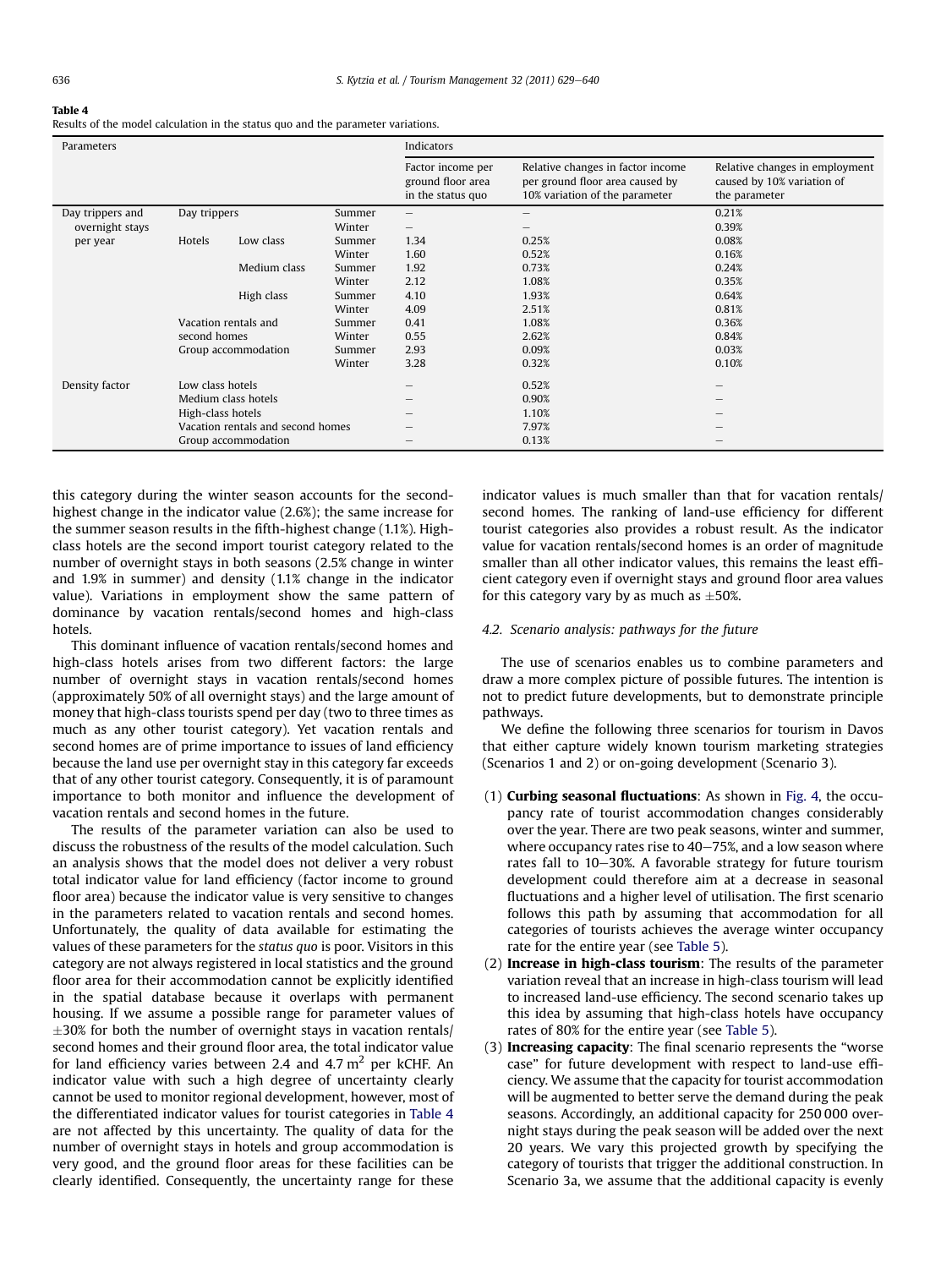<span id="page-8-0"></span>

Fig. 4. Seasonal fluctuation in utilisation ratio for accommodation types [\(Davos Tourismus, 2001](#page-10-0)).

distributed between all tourist categories. In Scenarios 3b-d, we assume that all additional capacity is devoted to a single category, either group accommodation (3b), high-class hotels (3c), or vacation rentals/second homes (3d) (see Table 5).

The results of the scenario calculations for land-use efficiency are shown in [Fig. 5.](#page-9-0)

The results reveal that the first two scenarios have approximately the same positive impact on the indicator value: curbed seasonal fluctuation  $(+9.3%)$  and an increase in the number of highclass tourists  $(+8.2%)$ . The same results were attained for employment. The results for increasing capacity (Scenario 3) differ significantly with the variations in tourist categories. If all additional capacity is built for high-class tourists, the growing capacity has a positive effect on land-use efficiency  $(+5.4%)$  because the increase in factor income is higher than the increase in ground floor area. Additional capacity for group accommodation has practically no effect  $(+0.5%)$ , whereas additional capacity for vacation rentals/ second homes leads to a reduction in efficiency  $(-10.6\%)$ . Employment increases in all four variations of Scenario 3, from  $+9\%$ for high-class hotels to  $+3%$  for group accommodation and vacation rentals/second homes.

It is also interesting to note which industries profit most from the increasing demand. In Scenario 1 (curbed seasonal fluctuations), the gains are fairly distributed between different types of hotels, restaurants, retailing, and mountain railways; whereas in Scenario 2, high-class hotels enjoy by far the greatest gains. In Scenario 3, the distribution of profits depends largely on the tourist category for which the additional construction is intended. Evidently, industries that provide services for each category gain most from the relevant scenario calculation. Gains in the construction industry also play a major role. If the additional capacity is used for high-class hotels, 31.4% of the total increase in factor income results from construction. This share is even higher (42.7%) if the additional capacity is used for vacation rentals/second homes.

# 5. Discussion

The results of our model calculation show that an augmented input-output model helps to better understand the dynamics of the regional economy and its impact on land use.

The application of the model to a case study of Davos in 2002 reveals that an increase in the density of beds per ground floor area has as great an impact on land-use efficiency as an increase in occupancy intensity during the year. Spatial planning, building design, and facility management therefore play a major role in improving land efficiency in the tourism sector. For vacation rentals

### Table 5

Parameter values for the scenario calculation. All numbers are in number of overnight stays or day trips.

| Tourist category |                      | Status quo | Scenarios |                                 |                                       |                                              |                                               |                                          |                                                          |  |  |
|------------------|----------------------|------------|-----------|---------------------------------|---------------------------------------|----------------------------------------------|-----------------------------------------------|------------------------------------------|----------------------------------------------------------|--|--|
|                  |                      |            |           | Curbed seasonal<br>fluctuations | Increase of<br>high-class<br>tourists | Growing<br>capacities: evenly<br>distributed | Growing capacities:<br>group<br>accommodation | Growing capacities:<br>high-class hotels | Growing capacities:<br>vacation rentals/<br>second homes |  |  |
| Day trippers     |                      | Summer     | 258 000   | 601 000                         | 258000                                | 258000                                       | 258000                                        | 258 000                                  | 258000                                                   |  |  |
|                  |                      | Winter     | 601 000   | 601000                          | 601000                                | 601 000                                      | 601000                                        | 601 000                                  | 601000                                                   |  |  |
| Hotels           | Low class            | Summer     | 560000    | 99000                           | 56000                                 | 56000                                        | 56000                                         | 56 000                                   | 56000                                                    |  |  |
|                  |                      | Winter     | 99 000    | 99000                           | 99000                                 | 118412                                       | 99000                                         | 99 000                                   | 99000                                                    |  |  |
|                  | Medium class         | Summer     | 138 000   | 186000                          | 138000                                | 138000                                       | 138000                                        | 138 000                                  | 138000                                                   |  |  |
|                  |                      | Winter     | 186000    | 186000                          | 186000                                | 222471                                       | 186000                                        | 186000                                   | 186000                                                   |  |  |
|                  | High class           | Summer     | 177000    | 231000                          | 314666                                | 177000                                       | 177000                                        | 177000                                   | 177000                                                   |  |  |
|                  |                      | Winter     | 231000    | 231000                          | 314666                                | 276294                                       | 231000                                        | 481000                                   | 231000                                                   |  |  |
|                  | Vacation rentals and | Summer     | 376000    | 670000                          | 376000                                | 376000                                       | 376000                                        | 376000                                   | 376000                                                   |  |  |
|                  | second homes         | Winter     | 670000    | 670000                          | 670000                                | 801373                                       | 670000                                        | 670000                                   | 920000                                                   |  |  |
|                  | Group accommodation  | Summer     | 27000     | 89000                           | 27000                                 | 27000                                        | 27000                                         | 27000                                    | 27000                                                    |  |  |
|                  |                      | Winter     | 89000     | 89000                           | 89000                                 | 106451                                       | 339000                                        | 89000                                    | 89000                                                    |  |  |
| Total            |                      |            | 2908000   | 3752000                         | 3129333                               | 3158000                                      | 3 1 5 8 0 0 0                                 | 3158000                                  | 3 158 000                                                |  |  |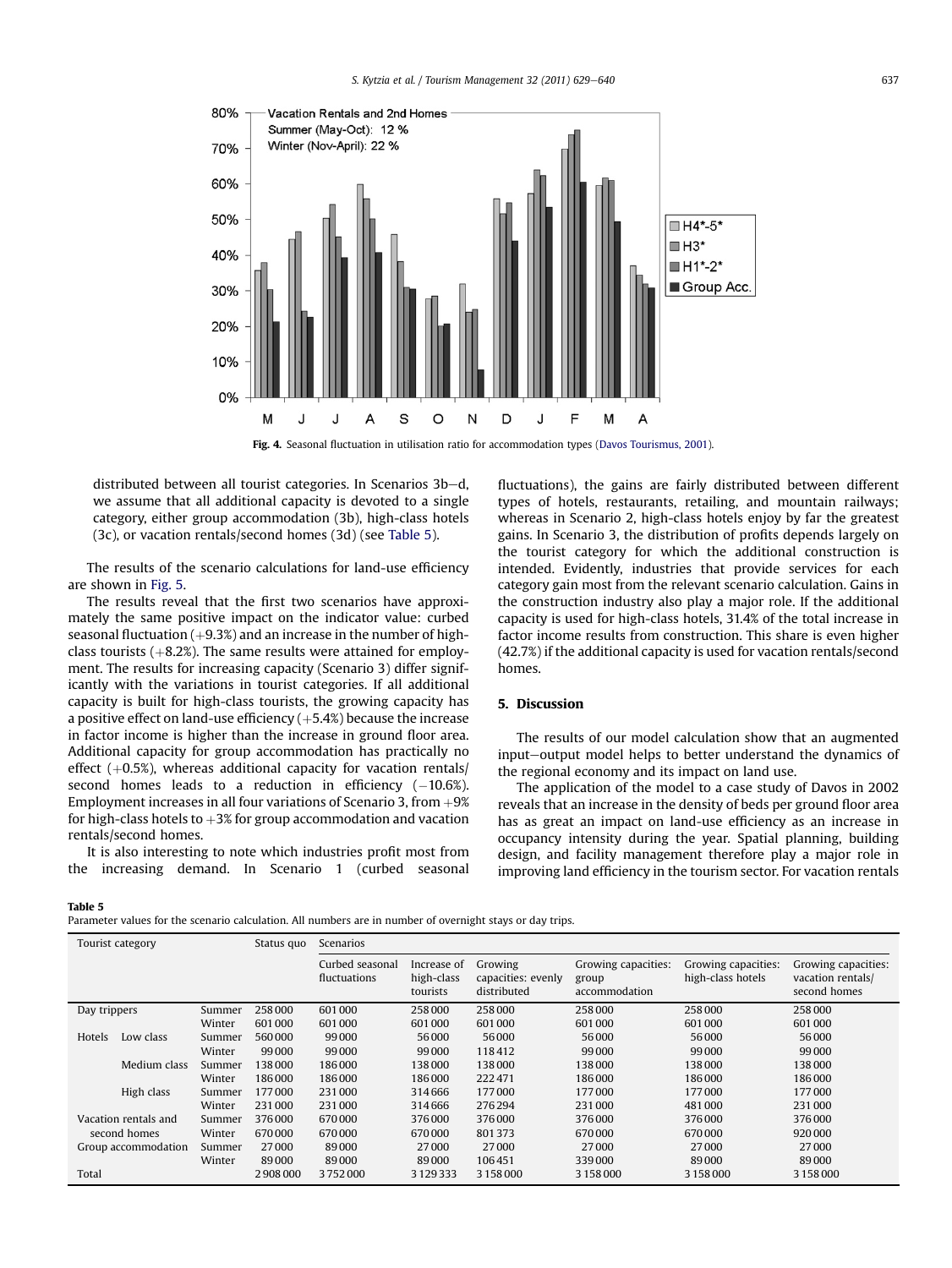<span id="page-9-0"></span>

Changes in factor income and ground floor area

Fig. 5. Results from the scenario calculations.

and second homes in particular, increasing the density of beds appears to be more important than increasing the occupancy rate; however, given the poor quality of data for parameters related to this tourist category, this finding is considered to be unreliable.

Tourists staying in high-class hotels and group accommodation contribute most to the regional economy per square-meter ground floor area that they require. High-class hotels also have a significant impact on the dynamics of land-use efficiency, whereas changes related to group accommodation have little effect. This result confirms finding of [Becken et al. \(2001\)](#page-10-0) who show that low cost accommodations need little space per bed. This makes luxury tourism a most interesting development option. Even an increase in capacity for high-class hotels is favorable for the overall efficiency because the additional proportion of factor income exceeds the additional proportion of ground floor area.

Vacation rentals and second homes are clearly the most unfavorable tourist category with respect to land efficiency. In addition, this category of accommodation has a profound impact on the dynamics of land efficiency. This finding confirms the general perception of stakeholders in Davos who have in recent years observed increasing land consumption-despite stagnant tourism growth—caused mainly by the on-going development of second homes (e.g. [Bebi et al., 2005; Davos Tourismus, 2001\)](#page-10-0). Poor data quality for parameters related to this tourist category does not seriously impair the validity of this finding because the differences in land-use efficiency between this category and all other tourist categories exceed the range of uncertainty. It is alarming that local authorities do not maintain an adequate database of on-going development in second homes/vacation rentals despite its paramount importance in determining land-use efficiency.

The model-based indicator also proves to be an appropriate tool for evaluating future strategies of tourism development. The indicator enables a sufficient degree of differentiation of: (i) parameters being subject to variation and (ii) variables that characterize the new system to "play" with different options for future development and thereby gain deeper insights into the system dynamics. In the scenarios used for the case study of Davos, it is interesting to note that an expansion of capacities is not negative per se in terms of landuse efficiency. The impact of such an expansion is highly dependent on the tourist category that triggers the development, and could also be used to attract new tourist categories that replace those tourist categories with poor land-use efficiency (e.g., vacation rentals and second homes). Land efficiency, therefore, does not automatically imply conservation of the existing building stock as suggested in Scenario 1 and 2; it can also be achieved via reconstruction.

Yet, an increase of land-use efficiency is only favorable as long as the total amount of land occupied by tourist accommodations does not exceed an acceptable level. In this reasoning we follow the general idea of limits to growth as suggested by the concepts of the carrying (Jennings, [2004; McCool & Lime, 2001; O](#page-10-0)'Reilly, 1986; [Simon, Narangajavana, & Marques, 2004\)](#page-10-0) or limits of acceptable change [\(Ahn, Lee, & Shafer, 2002](#page-10-0)). Beyond such limits, the system behaviour might change because of losses in scenic beauty, changes in the social fabric, deterioration of natural capital or other factors. And, such changes might be irreversible or very costly  $-$  in money and time  $-$  to reverse. For this reason, an assessment of land-use efficiency should be combined with a definition of limits for an acceptable change in the use of natural resources.

An interesting outcome of the scenario calculations is the analysis of which industry profits most from the development involved in each scenario. It becomes clear that a development strategy that favors one specific type of tourist accommodation (e.g., high-class hotels) will not bring about a fair distribution of benefits to the regional economy. Only with an overarching strategy as drafted in the scenario "curbed seasonal fluctuation" can we avoid initiating redistribution processes within the regional economy that might prove a hindrance to policy implementation.

The shortcomings of this model-based indicator approach to land efficiency include its restriction to: (i) land use, respectively the ground floor area dedicated to accommodate tourists, (ii) analyzing the effectiveness of development strategies rather than their efficiency or feasibility, and (iii) the fact that the model-based approach is extremely data-intensive and may therefore not be feasible for many regions.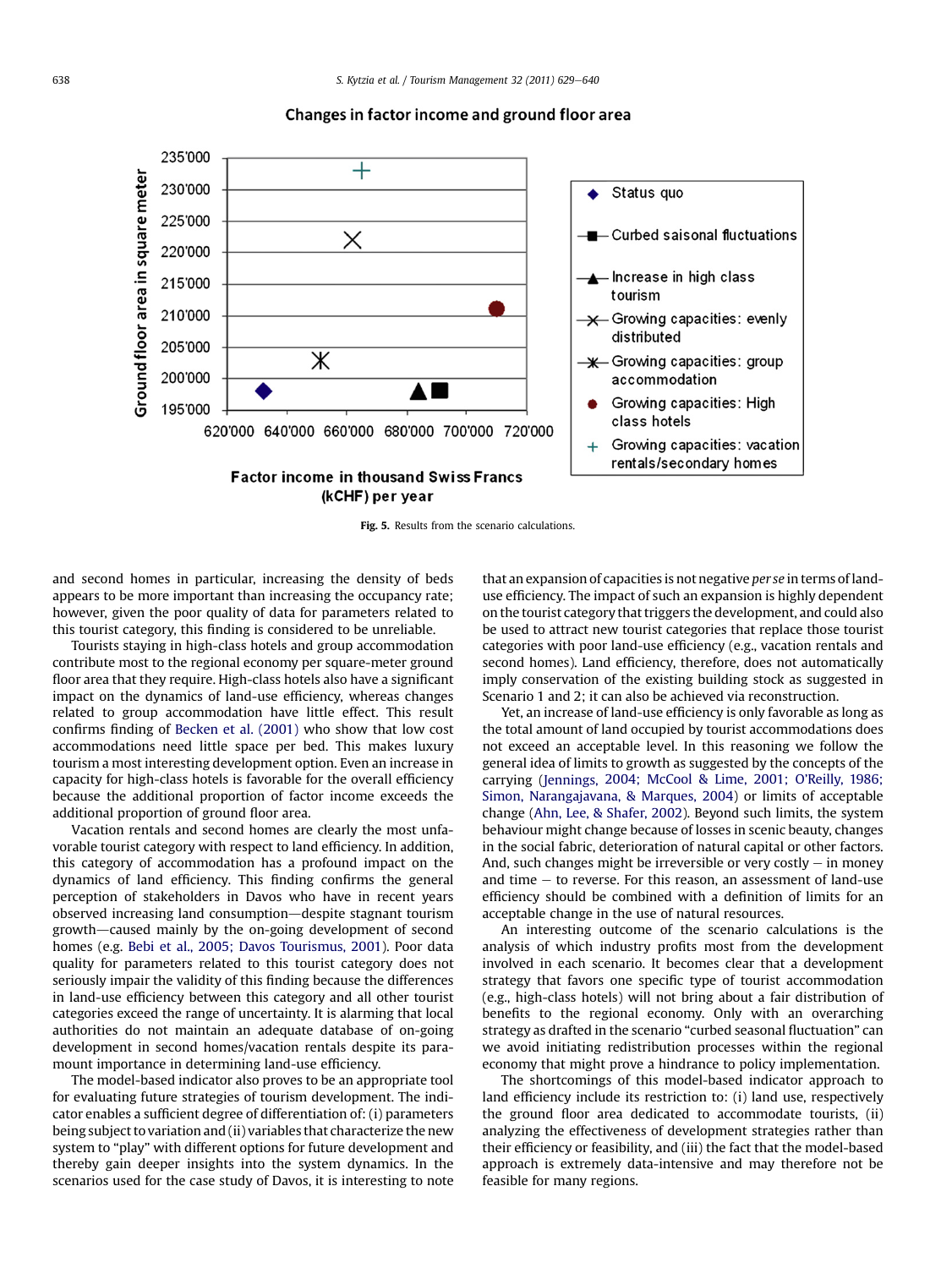<span id="page-10-0"></span>Our focus on land use may indicate misplaced priorities for regional development, as it neglects other important impacts such as energy consumption and welfare. In our case study of Davos, the ranking of favorable tourist categories will probably be quite different if assessed on the basis of energy efficiency where passenger transportation and heated-building volume are the most important drivers. In such a case, tourists in high-class hotels might no longer be favorable because they require a large floor area per bed and probably travel large distances to visit Davos. In principle, such calculations could be carried out using the augmented input-output model if we defined an additional productivity function for energy.

Our restriction to analyzing the effectiveness of development strategies is more difficult to overcome. The augmented input-output model only tells us how development strategies influence the regional economy and the impact on resource consumption. It falls short of analyzing the costs and feasibilities of these development strategies; additional analytic tools must be introduced to fill this gap. The model-based indicator can then be one module in a wider cost-benefit approach.

The most fundamental shortcoming of the present model concerns the resources required to establish such an augmented input-output model, as this is a very time-consuming endeavor. In the case study of Davos, the model was based on existing data from a regional IOT as well as an existing spatial database; both were developed to analyze and evaluate a larger set of development strategies in the context of an interdisciplinary research project (Bebi et al., 2005). Without this basis, establishing the model-based indicator approach would be too expensive for planning activities at a local scale. However, such an exercise does yield a substantial return by promoting a more systematic and objective debate on possible futures for tourist destinations.

## References

- Ahn, B., Lee, B., & Shafer, C. S. (2002). Operationalizing sustainability in regional tourism planning: an application of the limits of acceptable change framework. Tourism Management,  $23(1)$ ,  $1-15$ .
- Bebi, P., Kytzia, S., Lundström, C., Walz, A., Grêt-Regamey, A., & Lardelli, C. (2005). NFP48 ALPSCAPE-Schlussbericht. Davos: SLF. (in German).
- Becken, S., Frampton, C., & Simmons, D. (2001). Energy consumption patterns in the  $accommodation sector - the New Zealand case. Ecological Economics, 39,$  $371 - 386$
- Bicknell, K. B., Ball, R. J., Cullen, R., & Bigsby, H. R. (1998). New methodology for the ecological footprint with an application to the New Zealand economy. Ecological Economics, 27(2), 149-160.
- Bringezu, S., Schutz, H., Steger, S., & Baudisch, J. (2004). International comparison of resource use and its relation to economic growth: the development of total material requirement, direct material inputs and hidden flows and the structure of TMR. Ecological Economics,  $51(1-2)$ ,  $97-124$ .
- Canas, A., Ferrão, P., & Conceição, P. (2003). A new environmental Kuznets curve? Relationship between direct material input and income per capita: evidence from industrialised countries. Ecological Economics. 46(2), 217-229.
- Ceron, J.-P., & Dubois, G. (2003). Tourism and sustainable development indicators: the gap between theoretical demands and practical achievements. Current Issues in Tourism,  $6(1)$ ,  $54-75$ .
- Costanza, R. (2000). The dynamics of the ecological footprint concept. Ecological Economics, 32, 341-345.
- Costanza, R., Cumberland, J. H. D., Goodland, R., & Norgaard, R. (1998). An introduction to ecological economics. Boca Raton FL/USA: CRC Press.
- Davos Tourismus. (2001). Jahresbericht und Jahresrechnung für das Geschäftsjahr 2000/2001. Davos: Davos Tourismus. (in German).
- Davos Tourismus. (2002). Jahresbericht 2001/2002. Davos: Davos Tourismus. (in German).
- Dwyer, L., Forsyth, P., & Spurr, R. (2004). Evaluating tourism's economic effects: new and old approaches. Tourism Management, 25, 307-317.
- Eiser, D., & Roberts, D. (2002). The employment and output effects of changing patterns of afforestation in Scotland. Journal of Agricultural Economics, 53, 65-81.
- Förster, R., & Kytzia, S. (2004). How can integrative modelling contribute to sustainable regional development in practice? The potential of group model building - results of a case study. In Paper presented at the International Environmental Modelling and Software Society conference, complexity and integrated resources management, Osnabrück.
- Förster, R., Maibach, M., Pohl, C., & Kytzia, S. (2003). Was könn(t)en integrative Computer-Modelle für eine nachhaltige Siedlungsentwicklung leisten? Herausforderungen für formale computer-gestützte Modelle und eine erste Einordnung. GAIA,  $12(4)$ ,  $321-324$ , (in German).
- Fritz, O., Kurzmann, R., Zakarias, G., & Streicher, G. (2003). Constructing regional input-output tables for Austria. Austrian Economic Quarterly, 1,  $1-39$ .
- Gaillard, G. A., Rütter, H., & Berwert, A. (2003). Tourism satellite account Switzerland-Basic principles, methodology and results. Neuenburg: Bundesamt für Statisik.
- Gilium, S., Behrens, A., Hinterberger, F., Lutz, C., & Meyer, B. (2008). Modelling scenarios towards a sustainable use of natural resources in Europe. Environmental Science & Policy,  $11(3)$ ,  $204-216$ .
- Gossling, S. (2002). Global environmental consequences of tourism. Global Environmental Change,  $12(4)$ ,  $283-302$ .
- Gossling, S., Peeters, P., Ceron, J.-P., Dubois, G., Patterson, T., & Richardson, R. B.  $(2005)$ . The eco-efficiency of tourism. Ecological Economics,  $54(4)$ ,  $417-434$ .
- Hardy, A., Beeton, R. J. S., & Pearson, L. (2002). Sustainable tourism: an overview of the concept and its position in relation to conceptualisations of tourism. Journal of Sustainable Tourism,  $10(6)$ ,  $475-496$ .
- Hezri, A. (2004). Sustainability indicator system and policy processes in Malaysia: a framework for utilisation and learning. Journal of Environmental Management, 73(4), 357-371.
- Hubacek, K., & Giljum, S. (2003). Applying physical input-output analysis to estimate land appropriation (ecological footprints) of international trade activities. Ecological Economics,  $44(1)$ ,  $137-151$ .
- Hunter, C. (1997). Sustainable tourism as an adaptive paradigm. Annals of Tourism Research, 24(4), 850-867.
- Hunter, C., & Shaw, J. (2007). The ecological footprint as a key indicator of sustainable tourism. Tourism Management,  $28(1)$ ,  $46-57$ .
- Huppes, G., & Ishikawa, M. (2005). A framework for quantified eco-efficiency analysis. Journal of Industrial Ecology,  $9(4)$ ,  $25-41$ .
- Jennings, S. (2004). Landscape sensitivity and tourism development. Journal of Sustainable Tourism,  $12(4)$ ,  $271-288$ .
- Ko, T. G. (2005). Development of a tourism sustainability assessment procedure: a conceptual approach. Tourism Management, 26, 431-445.
- Krippendorf, J. (1986). Alpsegen Alptraum-für eine Tourismus-Entwicklung im Einklang mit Mensch und Natur. Bern: Kümmerly + Frey, Geographischer Verlag. (in German).
- Lenzen, M., Lundie, S., Bransgrove, G., Charet, L., & Sack, F. (2003). Assessing the ecological footprint of a large metropolitan water supplier: lessons for water management and planning towards sustainability. Journal of Environmental Planning and Management, 46(1), 113-141.
- LIS Davos. (2005). Amtliche Vermessung und Grundnutzungszonen, Zweckverband Landinformationssystem Davos. Online. <http://www.lisdavos.ch> (in German).
- Lonergan, S. C., & Cocklin, C. (1985). The use of input-output analysis in environmental planning. Journal of Environmental Management, 20, 129-147
- Lundström, C., Kytzia, S., Walz, A., Grêt-Regamey, A., & Bebi, P. (2007). Linking models of land use, resources, and economy to simulate the development of mountain regions (ALPSCAPE). Environmental Management, 40(3), 379-393.
- McCool, S. F., & Lime, D. W. (2001). Tourism carrying capacity: tempting fantasy or useful reality? Journal of Sustainable Tourism,  $9(5)$ ,  $372-388$ .
- Messerli, P. (1983). Tourism and its force to change small alpine communities. In Paper presented at the Jahresversammlung der Schweizerischen Gesellschaft für angewandte Geographie, Naturschutzzentrum Aletsch.
- Messerli, P. (1989). Mensch und Natur im alpinen Lebensraum-Risiken, Chancen, Perspektiven. Bern, Stuttgart. (in German).
- Moller, A., & Schaltegger, S. (2005). The sustainability balanced scorecard as a framework for eco-efficiency analysis. Journal of Industrial Ecology,  $9(4)$ ,  $73-83$ .
- O'Reilly, A. M. (1986). Tourism carrying capacity: concept and issues. Tourism Management, 7(4), 254-258.
- Renn, O., Goble, R., & Kastenholz, H. (1998). How to apply the concept of sustainability to a region? Technological Forecasting and Social Change, 58,  $63 - 81.$
- Rotmans, J., van Asselt, M. B. A., Anastasi, C., Greeuw, S., Mellors, J., Peters, S., et al. (2000). Visions for a sustainable Europe. Futures, 32, 809-831.
- Rudenauer, I., Gensch, C.-O., Griesshammer, R., & Bunke, D. (2005). Integrated environmental and economic assessment of products and processes: a method for eco-efficiency analysis. Journal of Industrial Ecology,  $9(4)$ , 105-116.
- Rütter, H., Berwert, A., Rütter-Fischerbacher, U., & Landolt, M. (2001). Der Tourismus im Wallis-Wertschöpfung. Visp: Rütter und Partner. (in German).
- Schipper, L., Unander, F., Murtishaw, S., & Ting, M. (2001). Indicators of energy use and carbon emissions: explaining the energy economy link. Annual Review of Energy and the Environment,  $26(1)$ ,  $49-81$ .
- Seppalaa, J., Melanen, M., Maenpaa, I., Koskela, S., Tenhunen, J., & Hiltunen, M.-R. (2005). How can the eco-efficiency of a region be measured and monitored? Journal of Industrial Ecology,  $9(4)$ ,  $117-130$ .
- SFSO. (2001). GEOSTAT user manual (11th ed.).. Bern.
- Sharpely, R. (2000). Tourism and sustainable development: exploring the theoretical divide. Journal of Sustainable Tourism,  $8(1)$ ,  $1-19$ .
- Sheng-Hshiung, T., Yu-Chiang, L., & Jo-Hui, L. (2006). Evaluating ecotourism sustainability from the integrated perspective of resource, community and tourism. Tourism Management,  $27(4)$ , 640-653
- Simon, F. J. G., Narangajavana, Y., & Marques, D. P. (2004). Carrying capacity in the tourism industry: a case study of Hengistbury Head. Tourism Management, 25  $(2)$ , 275 $-283$ .